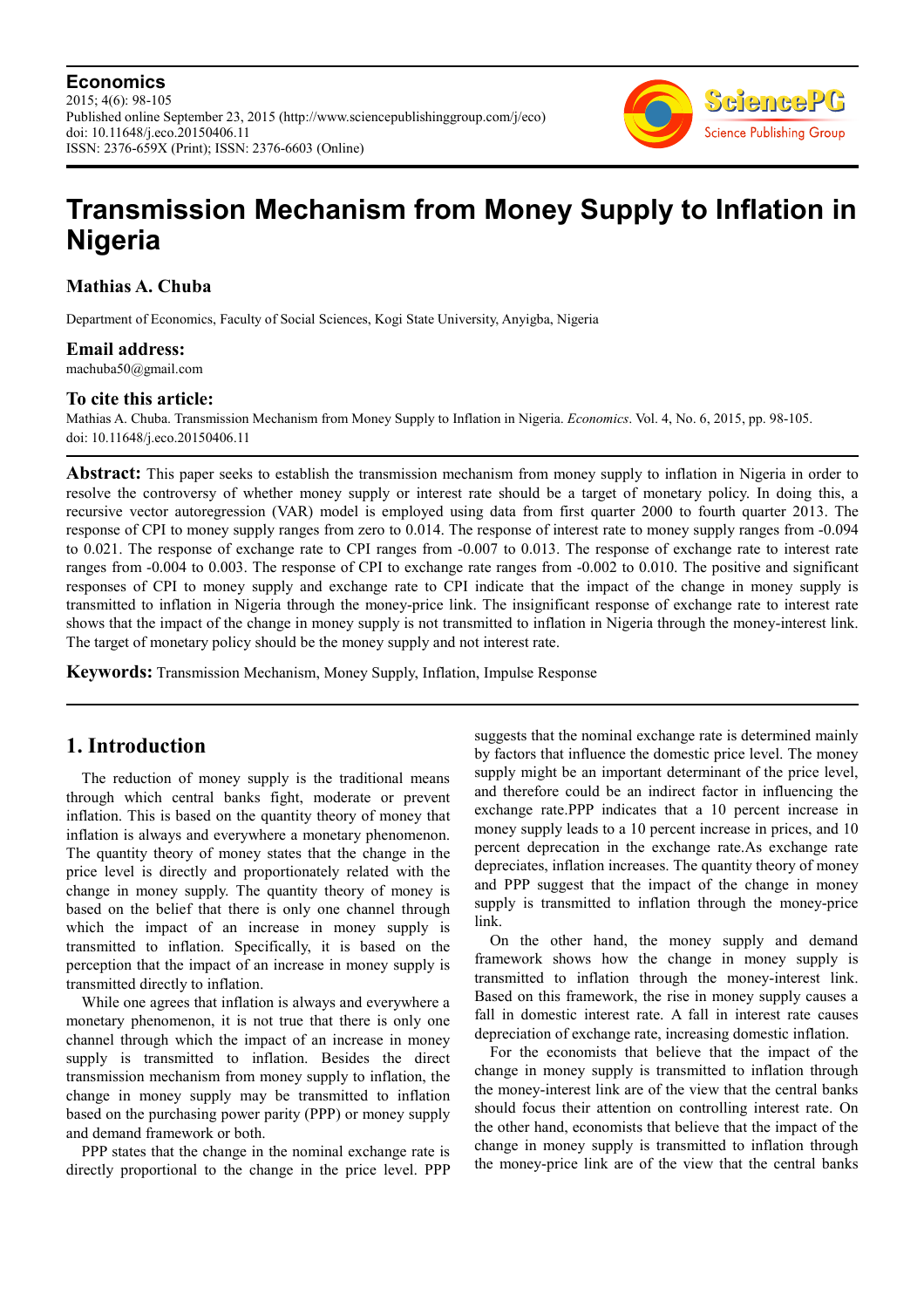should direct their attention on controlling money supply growth. This is part of a continuing controversy about what should be the target of monetary policy. In order to resolve this controversy, this paper seeks to establish the transmission mechanism from money supply to inflation in Nigeria.

The paper consists of seven sections. The next section is literature review. Section 3 presents the methodology. The results are discussed in section 4 and section 5 concludes. Section 6 gives an account of the strengths and weaknesses of the work and section 7 provides suggestions for further studies.

# **2. Literature Review**

The quantity theory of money was formulated by Friedman (1956) and he states that aggregate prices (P) and total money supply (M) are related according to the equation  $P= MV/Y$ , where Y is real output and V is velocity of money. The assumption that Y and V are constants implies that a given change in the rate of money growth induces an equal change in the inflation rate, prompting Friedman to claim that inflation is always and everywhere a monetary phenomenon. Many empirical studies on money supply and inflation relationship have been conducted but have come up with varied results.

Bozkurt (2014) examines money, inflation and growth relationship in Turkey by using co-integration test. For this purpose, quarterly data of money supply (M2), GDP, velocity of money and deflator are used for the period of 1999:2 – 2012:2. According to the results from this paper, money supply and velocity of money are the main determinants of inflation in the long run in Turkey. On the other hand, 1% decreases in income directly reduces inflation by 1%.

Koyuncu (2014) uses the time-series approach to investigate the impact of budget deficit and money supply on inflation in Turkey for the period of 1987-2013. He finds that while there is no causality from inflation to money supply, there is causality from money supply to inflation in Turkey.

Al-Fawwaz and Al-Sawai'e (2012) analyze the short run relationship between money, the price, and the gross domestic product (GDP) growth for the Jordanian economy. Time series methods are used for the annual data for the period 1976-2009. The result indicates that there is a causal relationship from money supply to inflation, with low degree of 0.21.

Mbongo, Mutasa and Msigwa (2014) examine the effects of money supply on inflation in Tanzania. The study applies OLS, VAR and ECM techniques to examine the effect of selected variables on inflation in Tanzania. OLS and ECM results show that money supply and exchange rate have significant impact on inflation in the short and long run. The VAR findings indicate that the current inflation can be influenced by the past state inflation.

Abate and Nandeeswara (2015) show the causality effect between money supply growth and price level in Ethiopia using a co-integrated vector auto regressive (VAR) model over the period 1975 to 2012. To explore the short-run direction of causality between money supply and consumer price index (CPI), Granger causality test has been applied and in order to investigate the existence of long-run relationship, co-integration analysis has been employed. The causation runs from money supply to prices, but price level does not causes money supply. The co- integration analysis established that money supply and CPI are found to be cointegrated suggesting an existence of long-run relationship.

Ahmed and Suliman (2011) examine the long-run relationships between real gross domestic product (GDP), money supply (MS) and price level (CPI)) for the Sudan economy using annual data for the period of 1960 to 2005. To explore the short-run direction of causality between GDP, MS and CPI, Granger causality test has been applied and in order to investigate the existence of long-run relationship, cointegration analysis has been employed. The causation runs from money supply to prices, but price level does not causes money supply. The co-integration analysis established that the real GDP, money supply and CPI are found to be cointegrated suggesting an existence of long-run relationship.

Mbutor (2014) determines the exact portion of the changes that occur in aggregate prices that could be attributed exclusively to the growth in money supply in Nigeria for the period of 1970 to 2012. The gross domestic product, nominal exchange rate, and the maximum lending rate are control variables, while inflation, proxy by the consumer price index and broad money supply are focus variables. All variables enter in logarithm forms, except interest rate. The impulse response function shows a persistent positive relationship between inflation and money supply. The variance decomposition of inflation shows that money supply accounts for up to 34.5 percent of aggregate price changes until the tenth period.

Olorunfemi and Adeleke (2013) examine money supply and inflation rate in Nigeria for the period of 1970-2008. The study uses vector auto regressive (VAR) model. Results from the causality test indicate that there exists a unidirectional causality between money supply and inflation rate. The causality test runs from money supply to inflation.

Umeora (2010) examines the effects of money supply (M2) and exchange rates on inflation in Nigeria for the period of 1982 to 2009 using annual data. The data are analyzed using multiple regression analysis (with SPSS). The results show that money supply and exchange rate have positive and negative effects on inflation in Nigeria respectively. The two variables account for only about 12% of the variation of inflation in Nigeria.

Odiba, Apeh and Daniel (2013) investigate the effect of money supply and aggregate demand on inflation in Nigeria for the period of 1986-2009. The data are analyzed using ordinary least square regression. The results show that money supply and aggregate demand are the main determinants of inflation in Nigeria during the review period.

Akinbobola (2012) aims at providing quantitative analysis of the dynamics of money supply, exchange rate and inflation in Nigeria. The sample covers quarterly data from 1986:01 to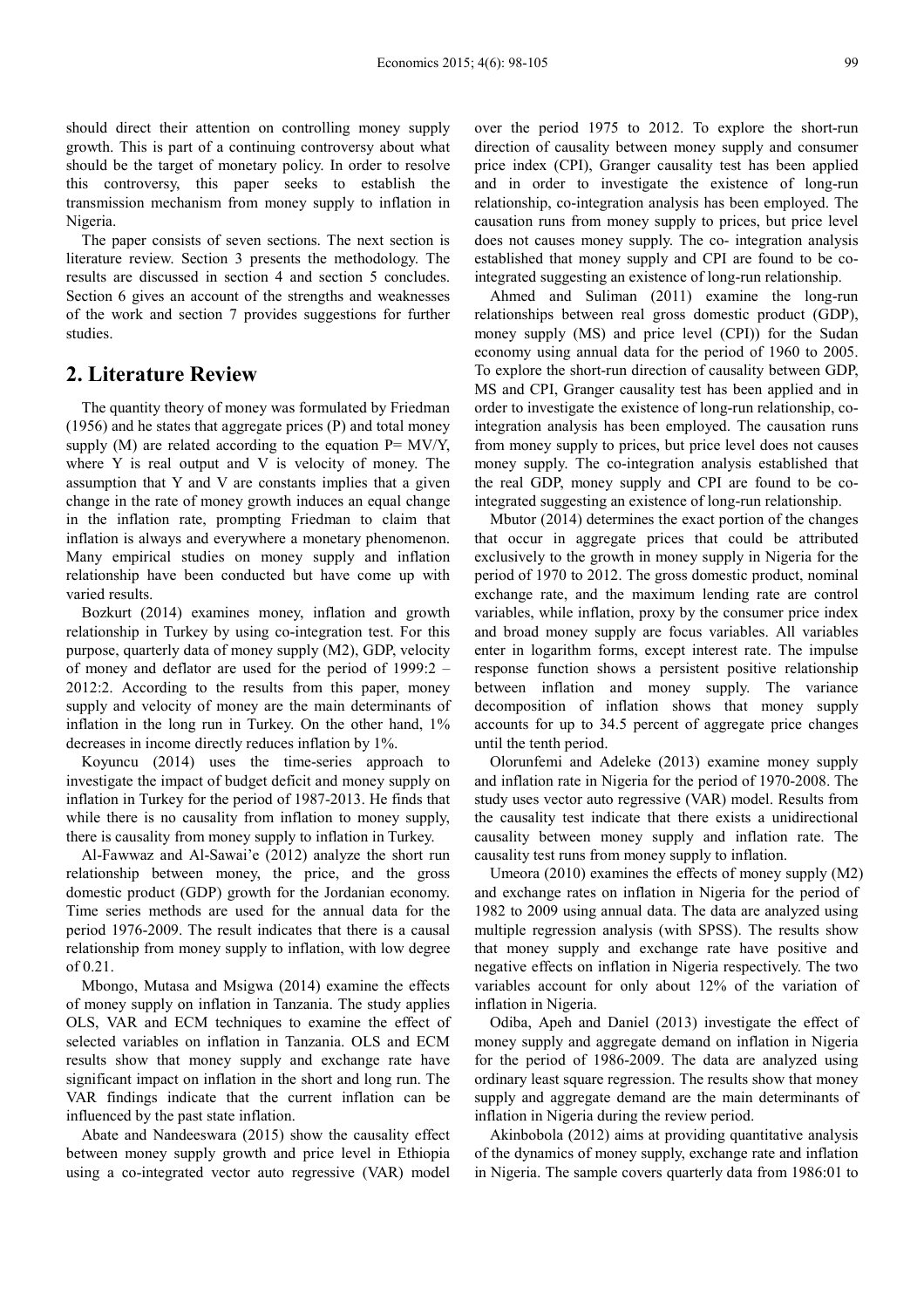2008:04. The model was estimated using vector error correction mechanism (VECM). The empirical results show that in the long run, money supply and exchange rate have significant inverse effects on inflationary pressure in Nigeria.

Omanukwe (2010) examines the modern quantity theory of money using quarterly time series data in Nigeria for the period 1990:1-2008:4. The Granger causality is used to examine the causality between money and prices. The result shows the weak unidirectional causality from money supply to core consumer prices in Nigeria.

Adesoye (2012) examines the co-integration causality between prices, monetary aggregate and real output in Nigeria from the period 1970 to 2009 using the inflationary gap model that emanates from the quantity theory of money. The causality is found to significantly run from money supply to price. The econometric findings suggest that inflation in Nigeria is a monetary phenomenon.

The models specified by previous researchers do not include the various channels through which the impact of a change in money supply is transmitted to inflation. So, could not establish whether the monetary policy shock is transmitted to inflation through money-price link or through money- interest link or both. This paper contributes to the existing literature by establishing the channel through which the impact of the change in money supply is transmitted to inflation in Nigeria.

# **3. Methodology**

#### *3.1. Theoretical Framework of the Study*

The quantity theory of money, the purchasing power parity and the money supply and demand framework show how the monetary policy shocks are transmitted to inflation. If the money stock rises without a corresponding increase in output, the additional money supply will simply bid up prices based on the quantity theory of money. As the price level rises, the exchange rate depreciates based on the purchasing power parity theory (Chamberlin and Yueh, 2006).

Given the demand for money, the rise in money supply causes a fall in domestic interest rate. The fall in domestic interest rate leads to an increase outflow of short-term finance from the country and a reduce inflow, as depositors seek to take advantage of relatively higher interest rate abroad. The supply of the domestic currency on the foreign exchange market rises and the demand falls. This causes a depreciation of the exchange rate (assuming the authorities allow it) [Sloman, 2006].

Thus, the monetary policy shocks may be transmitted to exchange rate through the price channel or interest rate channel or both. Consequently, this study adopts an approach in which these two channels of the transmission mechanism from money supply to exchange rate are hybridized. As such, the following specification of the VAR which reveals both simultaneity and interaction among the variables that are closely related to exchange rate and inflation can be stated as in equation (1).

#### (CPI, MSP, INTR, EXCHR) (1)

Where: CPI = consumer price index representing inflation, MSP is money supply,

INTR = interest rate and EXCHR is exchange rate.

In order to establish the transmission mechanism from exchange rate to inflation, this study complements the quantity theory of money, the purchasing power parity theory and the money supply and demand framework with the demand pull and cost push theories of inflation. On demand pull theory of inflation, the depreciation of the exchange rate causes a rise in demand for exports, since they are now cheaper for people abroad to buy. It also causes a fall in demand for imports, since they are now more expensive. The rise in exports and a fall in imports will lead to an increase in net exports and aggregate demand and will cause a multiplied rise in national income (Sloman, 2006). But, in a short run, faster real growth may be associated with more rapid inflation. Often, this is because strong growth is the result of a rise in aggregate demand that causes real output to increase at the same time as it bids up prices (Tabi and Ondoa, 2011). Based on the demand pull theory of inflation, the net exports (NEXP) that is also closely related to exchange rate and inflation is included in the VAR model as specified in equation (2).

#### (CPI, MSP, INTR, EXCHR, NEXP) (2)

In the system of floating exchange rates, exchange rates fluctuations can have a strong impact on the level of prices through the aggregate demand and aggregate supply. On the aggregate supply, depreciation (devaluation) of domestic currency can affect the price level directly through imported goods that domestic consumers pay. However, this condition occurs if the country is the recipient countries of international prices (international price taker). Non direct influence from the depreciation (devaluation) of currency against the price level of a country can be seen from the price of capital goods (intermediate goods) imported by the manufacturers as inputs. The weakening of exchange rate will cause the price of inputs more expensive, thus contributing to a higher cost of production. Manufacturers will certainly increase the cost to the price of goods that will be paid by consumers. As a result, the price level aggregate in the country increases or if it continues it will cause inflation (Achani, Fauzi and Abdullah, 2010). That is as exchange rate depreciates, the import price index increases and an increase in import price index will lead to an increase in producer price index. The increase in producer price index will lead to an increase in wholesale and retail price index and an increase in wholesale and retail price index will lead to an increase in consumer price index.Based on the cost-push theory of inflation, the import price index, producer price index, and wholesale and retail price index that are related to exchange rate and consumer price index are also included in the model as follows:

#### (CPI, MSP, INTR, EXCHR, NEXP, IPI, PPI, WRPI) (3)

Where: IPI is import price index, PPI is producer price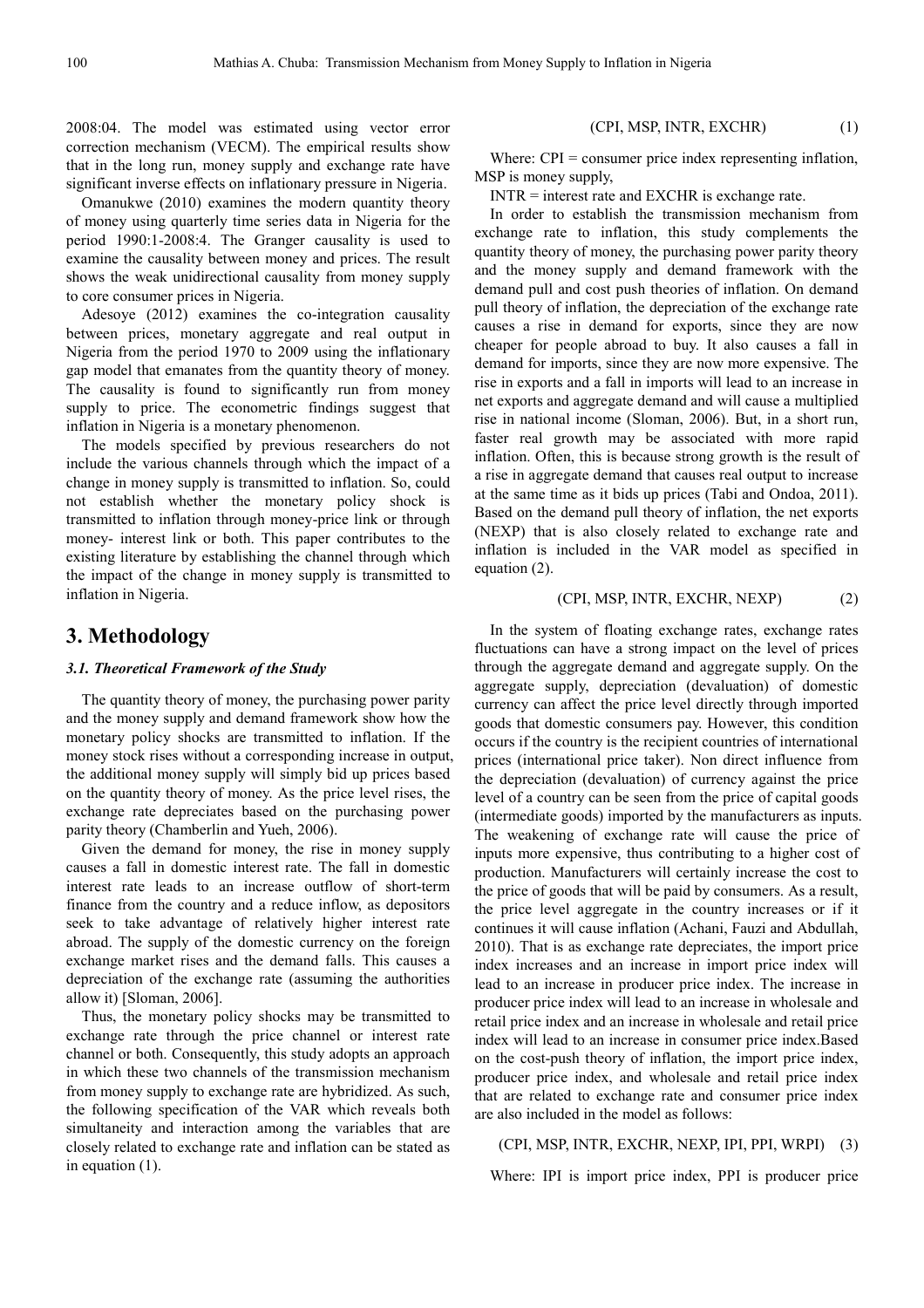index, WRPI is wholesale and retail price index and all other variables are as previously defined.

#### *3.2. Model Specification*

This paper uses an eight variable vector autoregression (VAR) approach following Mbutor (2014) to determine the proportion of the change in the price level that can be attributed to the growth in money supply. The model is summarized in the reduced-form VAR:

$$
Y_t = \alpha_0 + \sum_{i=1}^{n} \beta_i Y_{t-i} + U_t
$$
 (4)

Where Yt is a 8\*1 vector of variables (CPI, MSP, INTR, EXCHR, NEXP, IPI, PPI, and WRPI,); βi are coefficient matrices of size  $8x8$  and  $U_t$  is the one-step ahead prediction error with variance-covariance matrix  $\Sigma$ , αo is the intercept. The t is time and i is the lag length.

The VAR methodology deals with several endogenous variables together. But each endogenous variable is explained by its lagged, or past, values and the lagged values of all other endogenous variables in the model; usually, there are no exogenous variables in the model.

Since there are eight variables, the VAR technique is employed because it is very useful in dealing with multivariable causality. Forecasting is an important part of econometric analysis, for some people probably the most important. Vector autoregression has become quite popular method of forecasting economic variables.

As in any standard VAR model analysis, the way the variables enter the model is extremely important for the interpretation of the results. The most appropriate ordering is: CPI - MSP - INTR - EXCHR – NEXP - IPI - PPI - WRPI. The level of CPI has great influence on the amount of money supply. Money supply affects exchange rate indirectly through CPI channel. So, CPI or money supply should come first in the VAR. Money supply affects the exchange rate, possibly indirectly through the interest rate channel. The exchange rate may affect CPI directly. The exchange rate may also affect CPI indirectly through an increase in net exports and aggregate demand or through an increase in import price index, producer price index, and wholesale and retail price index.

#### *3.3. Estimation Method*

The VAR model is estimated using e-view 7.0. The time series properties of the data are analyzed using the Augmented Dickey-Fuller (ADF) unit root test of Dickey and Fuller (1979). Test of co-integration are carried out using the Johansen (1988) maximum likelihood procedure. The lag length is to be determined by the likelihood ratio (LR), final prediction error (FPE), Akaike information criteria (AIC), Schwarz information criteria (SC), and Hannan-Quinn information criteria (HQ). The VAR residual portmanteau tests for autocorrelations are used to verify the assumption of no autocorrelation. The inverse roots of autoregressive (AR) characteristic polynomial and VAR residual normality tests

are used to verify whether the VAR model satisfy the stability and normality assumptions respectively.

#### *3.4. Data*

The empirical analysis is conducted using quarterly data. The time span covered is first quarter 2000 to fourth quarter 2013. The choice of 2000 as the base year is due to the fact that the data of import price index can only be obtained from that year.

The Consumer price index (CPI) of November 2009=100 is used as a measure of inflation.The quarterly data of narrow money supply  $(M_1)$  is chosen as the measure of money supply rather than broad money supply  $(M_2)$ , as  $M_2$  includes foreign currency deposits and is therefore, more difficult for monetary authorities to control. The treasury bill rates (average discount rates on 3-month instruments) is the interest rate which is used to reflect changes in the Central Bank's behaviour. Exchange rate data are weighted average nominal exchange rate of the naira per unit of U.S. dollar. The U.S. dollar is used since it is the currency of Nigeria's major trading partner. The annual data of net exports are interpolated into quarterly data series using E-view. The quadratic-match average method of data processing is selected in interpolation. The import commodity price index of January 2007=100 is used as import price index. An average implicit price deflator for agricultural and industrial goods and services is used as a measure of producer price index. Implicit price deflator for wholesale and retail trade is used as a measure of wholesale and retail price index.



*Figure 1. Logarithms of Money Supply and Consumer Price Index.* 

The interest rate data are obtained from various publications of Central Bank of Nigeria (CBN) Statistical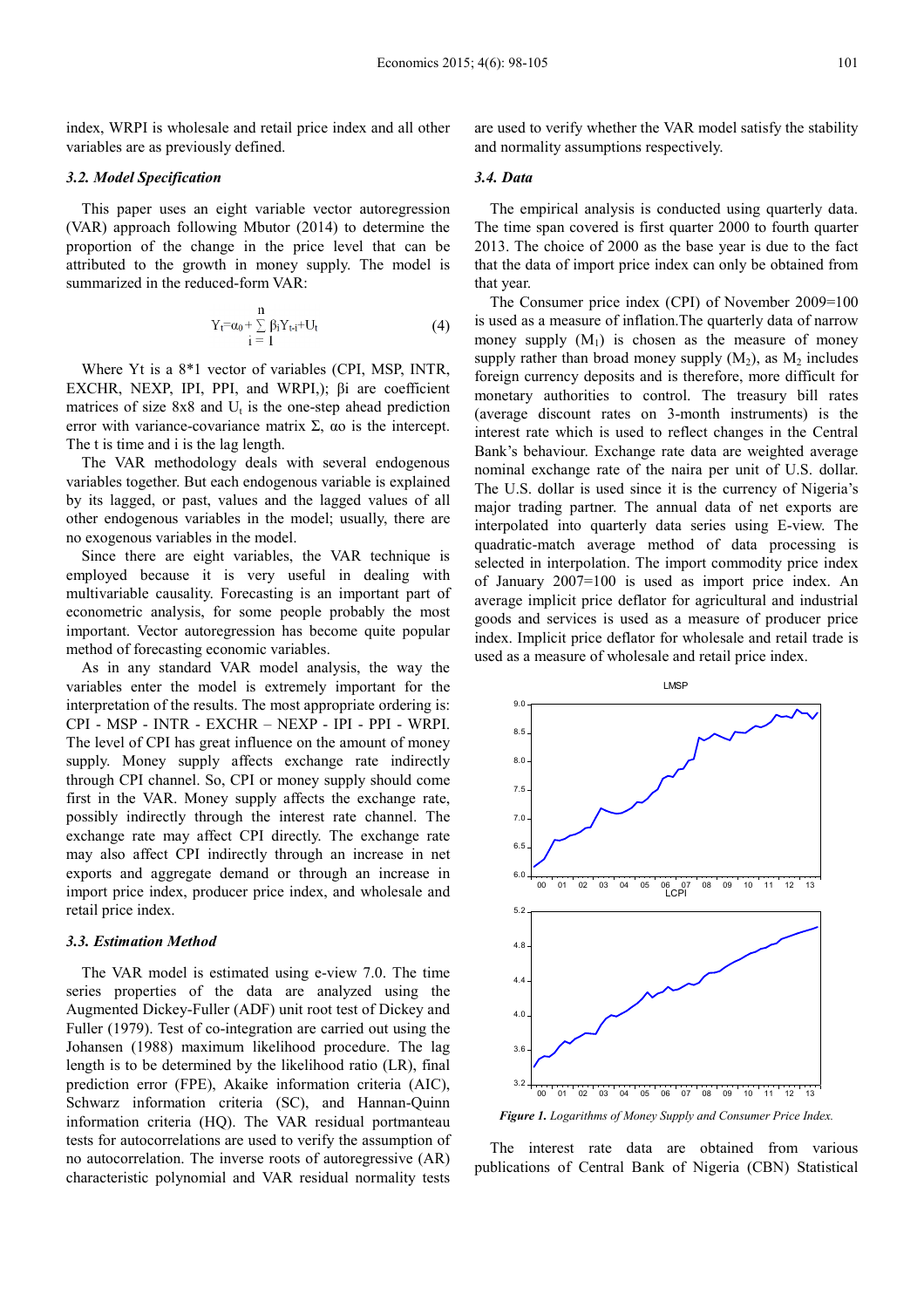Bulletin. The data for other variables are obtained from CBN Statistical Bulletin (December, 2013 online edition: www.cbn.gov.ng). The data of all the variables are transformed to logarithms in order to be of the same standard. A plot of the logarithms of money supply and CPI is shown in Figure 1. From Figure 1, the money supply and CPI have shown a general upward trend for most of the periods.

# **4. Results**

#### *4.1. Unit Root Test and Co-integration Analysis*

The ADF test indicates that the logs of the variables are of different order of integration (zero, one and two) at 5 % level of significance (Table 1). So, the co-integration test procedure is conducted. Table 2 reports the results of the Johansen test. Both the trace and maximum eigenvalue tests denote rejection of no co-integration at 5 % level.

| <b>Variables</b> | <b>Levels</b>        |                   | <b>First Differences</b> |                   | <b>Second Differences</b> |                          | <b>Order of Integration</b> |
|------------------|----------------------|-------------------|--------------------------|-------------------|---------------------------|--------------------------|-----------------------------|
|                  | <b>ADF-Statistic</b> | Prob <sup>'</sup> | <b>ADF-Statistic</b>     | Prob <sup>*</sup> | <b>ADF-Statistic</b>      | Prob <sup>*</sup>        |                             |
| <b>LMSP</b>      | $-1.571$             | 0.792             | $-8.376$                 | 0.000             | -                         | -                        | I(1)                        |
| <b>LINTR</b>     | $-2.879$             | 0.117             | $-7.991$                 | 0.000             | -                         | $\overline{\phantom{a}}$ | I(1)                        |
| <b>LEXCHR</b>    | $-2.561$             | 0.299             | $-5.399$                 | 0.000             | $\overline{\phantom{a}}$  | $\overline{\phantom{0}}$ | I(1)                        |
| <b>LNEXP</b>     | $-2.482$             | 0.335             | $-3.282$                 | 0.080             | $-8.272$                  | 0.000                    | I(2)                        |
| <b>LIPI</b>      | $-3.694$             | 0.031             | $-9.509$                 | 0.000             | $\overline{\phantom{0}}$  | $\overline{\phantom{a}}$ | I(0)                        |
| <b>LPPI</b>      | $-1.524$             | 0.807             | $-2.118$                 | 0.523             | $-7.163$                  | 0.000                    | I(2)                        |
| <b>LWRPI</b>     | $-1.420$             | 0.843             | $-18.544$                | 0.000             | $\overline{\phantom{a}}$  | $\overline{\phantom{a}}$ | I(1)                        |
| <b>LCPI</b>      | $-3.381$             | 0.065             | $-7.405$                 | 0.000             | $\overline{\phantom{a}}$  |                          | I(1)                        |
|                  |                      |                   |                          |                   |                           |                          |                             |

*Table 1. Augmented Dickey-Fuller Test.* 

Test critical values: 1% -4.166

5% -3.059

10% -3.184

\*MacKinnon (1996) one sided ρ-values

Source: Author's Computation.

*Table 2. Johansen Test for Co-integration Vectors.* 

| Hypothesized No. of $CE(s)$ | Trace                  |                     |          | <b>Maximum Eigenvalue</b>  |                     |        |
|-----------------------------|------------------------|---------------------|----------|----------------------------|---------------------|--------|
|                             | <b>Trace Statistic</b> | 0.05 Critical Value | $Prob**$ | <b>Max-Eigen Statistic</b> | 0.05 critical value | Prob** |
| None*                       | 393.925                | 159.530             | 0.000    | 139.646                    | 52.363              | 0.000  |
| At most $1*$                | 254.279                | 125.615             | 0.000    | 77.574                     | 46.231              | 0.000  |
| At most $2^*$               | 176.704                | 95.754              | 0.000    | 49.041                     | 40.078              | 0.004  |
| At most $3*$                | 127.663                | 69.819              | 0.000    | 45.499                     | 33.877              | 0.001  |
| At most $4*$                | 82.164                 | 47.856              | 0.000    | 33.384                     | 27.584              | 0.008  |
| At most $5*$                | 48.780                 | 29.797              | 0.000    | 22.253                     | 21.132              | 0.035  |
| At most $6*$                | 26.526                 | 15.495              | 0.001    | 19.490                     | 14.265              | 0.007  |
| At most $7^*$               | 7.036                  | 3.841               | 0.008    | 7.036                      | 3.841               | 0.008  |

\*denotes rejection of the hypothesis at the 0.05 level

\*\*MacKinnon-Haug-Michelis (1999) ρ-values

Source: Author's Computation.

#### *4.2. Vector Autoregression (VAR) Estimation*

The results of the lag length selection presented in Table 3 reveals that all the five criteria except Schwarz information criterion (SC) indicate 4 lags as the optimal model. Since the logs of the variables are co-integrated, the VAR is estimated in log level with 4 lags based on Akaike information criterion (AIC).

|  |  |  |  | Table 3. VAR Lag Order Selection. |
|--|--|--|--|-----------------------------------|
|--|--|--|--|-----------------------------------|

| Lag            | LR       | <b>FPE</b>  | AIC.       | SC.        | HO         |
|----------------|----------|-------------|------------|------------|------------|
|                | NA       | 5.36e-12    | $-3.250$   | $-2.958$   | $-3.137$   |
|                | 620.585  | 7.78e-17    | $-14.414$  | $-11.817*$ | $-13.397$  |
| $\overline{2}$ | 127 996  | 3.08e-17    | $-15494$   | $-10.485$  | $-13.562$  |
| $\mathbf{3}$   | 107.043  | $1.25e-17$  | $-16.866$  | $-9.431$   | $-14.007$  |
| $\overline{4}$ | 105.589* | $1.64e-18*$ | $-20.081*$ | $-10.175$  | $-16.283*$ |

\*indicates lag order selected by the criterion Source: Author's Computation.

#### *4.3. Diagnostic Tests*

A battery of tests was conducted to evaluate the statistical properties of the model. The VAR residual portmanteau tests for autocorrelations shows that the residuals of the VAR model are not correlated. The inverse roots of autoregressive (AR) characteristic polynomial show that at least, one root is equal to 1 which indicates that the VAR model is unstable. However, the VAR model satisfies the normality condition. Having satisfied to some extent the statistical prerequisites, impulse response functions are used to establish the transmission mechanism from money supply to inflation in Nigeria.

#### *4.4. Impulse Response Analysis*

The Figure 2 shows the response of variables to monetary policy shocks. The figure 2(a) displays the response of log consumer price index (LCPI) to log money supply. The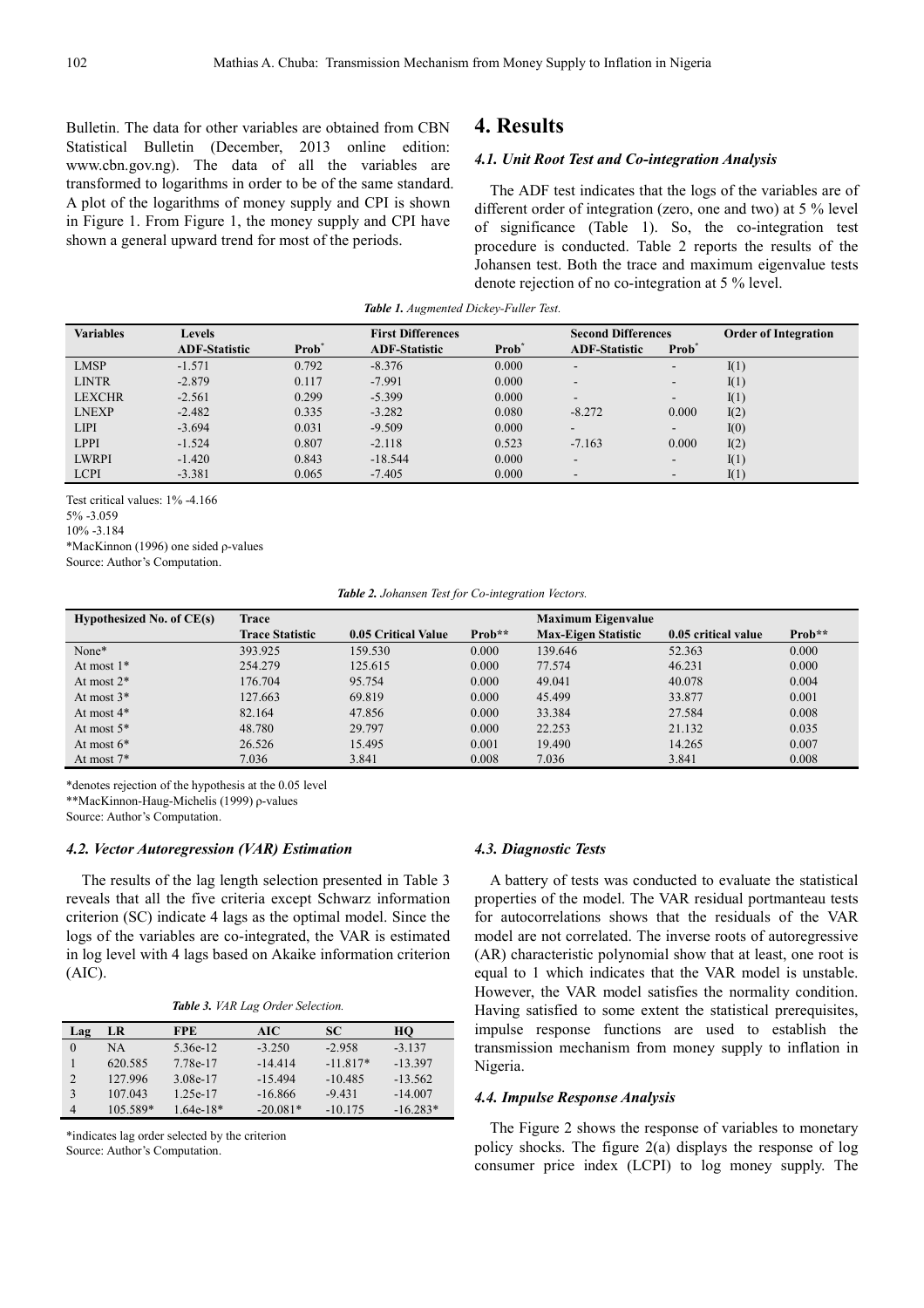response of CPI to money supply ranges from zero to 0.014 during the ten periods. The CPI responds positively and significantly with the change in money supply in line with the quantity theory of money that the price level changes directly and proportionately with the change in money supply. The Figure 2(b) presents the response of log interest rate to log money supply. The response of interest rate to money supply ranges from  $-0.094$  to 0.021 during the ten periods. In line with the supply and demand of money framework, interest rate falls as money supply increases.

The Figure 3 presents the response of exchange rate to variables shocks. The Figure 3(a) presents the response of log exchange rate to LCPI. The response of exchange rate to CPI ranges from -0.007 to 0.013 during the ten periods. The positive and significant response of exchange rate to CPI is in line with the purchasing power parity that the change in the nominal exchange rate is directly proportional to the change in the price level. The positive and significant responses of CPI to money supply and exchange rate to CPI indicate that the impact of monetary policy shocks is transmitted to exchange rate through the money-price link. The Figure 3(b) shows the response of log exchange rate to log interest rate. The response of exchange rate to interest rate ranges from - 0.004 to 0.003 during the ten periods. This result shows that interest rate does not have any influence on exchange rate. This is because with rising exchange rate, the monetary authority raises interest rate to prevent it depreciating further. This result indicates that the impact of monetary policy shock is not transmitted to exchange rate through the moneyinterest link.



*Figure 2. Response of Variables to Monetary Policy Shock.* 



*Figure 3. Response of Exchange Rate to Variables Shocks.* 

The Figure 4 shows the response of CPI to exchange rate. The response of CPI to exchange rate ranges from -0.002 to 0.010 during the ten periods. The positive response of CPI to exchange rate shows that exchange rate depreciation is transmitted directly to CPI through a decrease in the consumer goods and services that are supplied from foreign countries.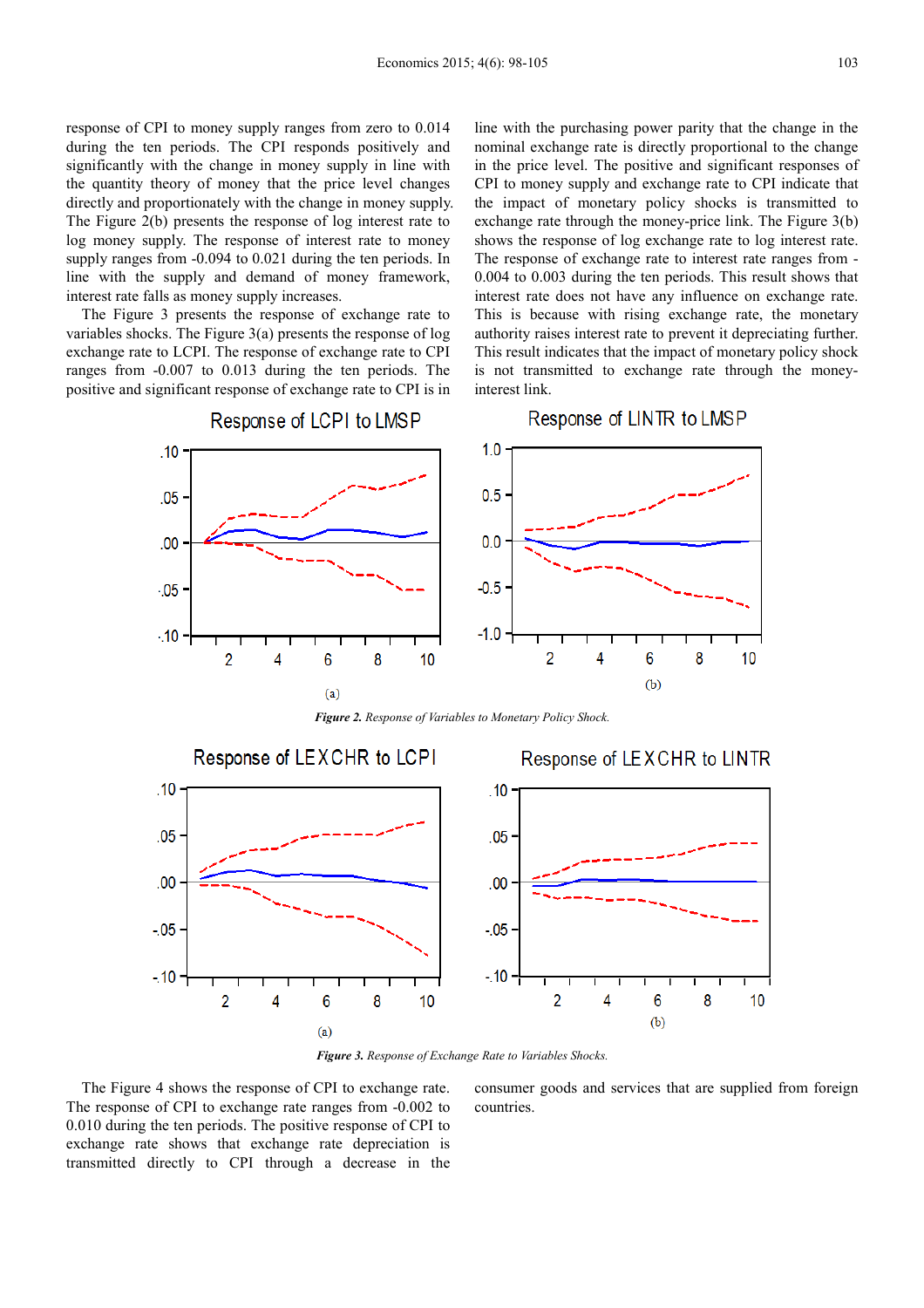

*Figure 4. Response of Consumer Price Index to Exchange Rate.*

# **5. Conclusions**

The response of CPI to money supply ranges from zero to 0.014. The response of interest rate to money supply ranges from -0.094 to 0.021. The response of exchange rate to CPI ranges from -0.007 to 0.013. The response of exchange rate to interest rate ranges from -0.004 to 0.003. The response of CPI to exchange rate ranges from -0.002 to 0.010.

The positive and significant responses of CPI to money supply and exchange rate to CPI indicate that the impact of the change in money supply is transmitted to inflation in Nigeria through the money-price link. The insignificant response of exchange rate to interest rate shows that the impact of the change in money supply is not transmitted to inflation in Nigeria through the money-interest link. Therefore, the target of monetary policy in Nigeria should be the money supply and not interest rate.

# **6. Strengths and Weaknesses of the Work**

A supply shock, demand shock and external shock together with domestic price indices are employed in a recursive VAR framework. A VAR model is useful in allowing for endogenous interactions between the money supply and other macroeconomic variables. With the use of VAR model, this paper was able to establish the transmission mechanism from money supply to inflation in Nigeria. The paper shows that in order to achieve price stability, the Central Bank of Nigeria should direct its attention on controlling the size of money supply and not on controlling interest rate.

However,this paper does not capture the Keynesian view on the transmission mechanism from money supply to inflation. In the typical Keynesian analysis, a change in money supply affects output and prices through the interest rate. For example, the central bank can increase the money supply and drive down interest rate. At lower interest rate, a greater level of investment is forthcoming, driving up total planned expenditure. Higher total expenditure causes demand-pull inflation. By the time the Keynesian view on the transmission mechanism from money supply to inflation is included in the model that is used for this study, the conclusions may be different.

# **7. Suggestions for Further Studies**

In order to capture the Keynesian view on the transmission mechanism from money supply to inflation, gross domestic investment (GDI) should be included in the model and the impulse responses of interest rate to money supply, GDI to interest rate and CPI to GDI should be estimated and analyzed.

### **References**

- [1] Abate E. and R. P. Nandeeswara (2015), "A Co-integration Analysis of Money Supply and Price in Ethiopia", International Journal of Recent Scientific Research, Vol. 6, Issue, 5, pp.3972-3979.
- [2] Achsani,N. A.; A. J. F.A. Fauzi and P. Abdullah (2010), "The Relationship between Inflation and Real Exchange Rate: Comparative Study between ASEAN+3, the EU and North America", European Journal of Economics, Finance and Administrative Sciences – Issue 18, 69 – 76.
- [3] Adesoye, A. B. (2012), "Price, Money and Output in Nigeria: A Cointegration-Causality Analysis", African Journal of Scientific Research, Vol. 8, No. 1.
- [4] Ahmed, A. E. M. and S. Z. Suliman (2011), "The Long- Run Relationship Between Money Supply, Real GDP, and Price Level: Empirical Evidence from Sudan", Journal of Business Studies Quarterly, Vol. 2, No. 2, pp. 68-79.
- [5] Akinbobola T. O. (2012), "The Dynamics of Money Supply, Exchange Rate and Inflation in Nigeria", Journal of Applied Finance and Banking, Vol. 2, No. 4, 117 - 141, Scienpress Ltd.
- [6] Al-Fawwaz T. M. and K. M. Al-Sawai'e (2012), "Output, Money, and Prices: The Case of Jordan", International Business Research,Vol. 5, No. 12, Canadian Center of Science and Education.
- [7] Bozkurt C. (2014), "Money, Inflation and Growth Relationship: The Turkish Case", International Journal of Economics and Financial Issues, Vol. 4, No. 2, pp. 309-322.
- [8] Chamberlin, G. and L. Yueh (2006), Macroeconomics, UK: Thompson Learning.
- [9] Dickey, D. A. and W. A. Fuller (1979), "Distribution of the Estimators for Autoregressive Time Series with a Unit Root", Journal of the American Statistical Association, 74, p. 427-431.
- [10] Friedman, M. (1956), Studies in the Quantity Theory of Money, University of Chicago Press, Chicago.
- [11] Friedman, M. (1956), The Quantity Theory of Money: A Restatement, In Friedman, M. (Ed.), Studies In the Quantity Theory of Money, University of Chicago Press, Chicago.
- [12] Johansen, S. (1988), "Statistical Analysis of Co-integrating Vectors", Journal of Economic Dynamics and Control, 12, pp. 231-54.